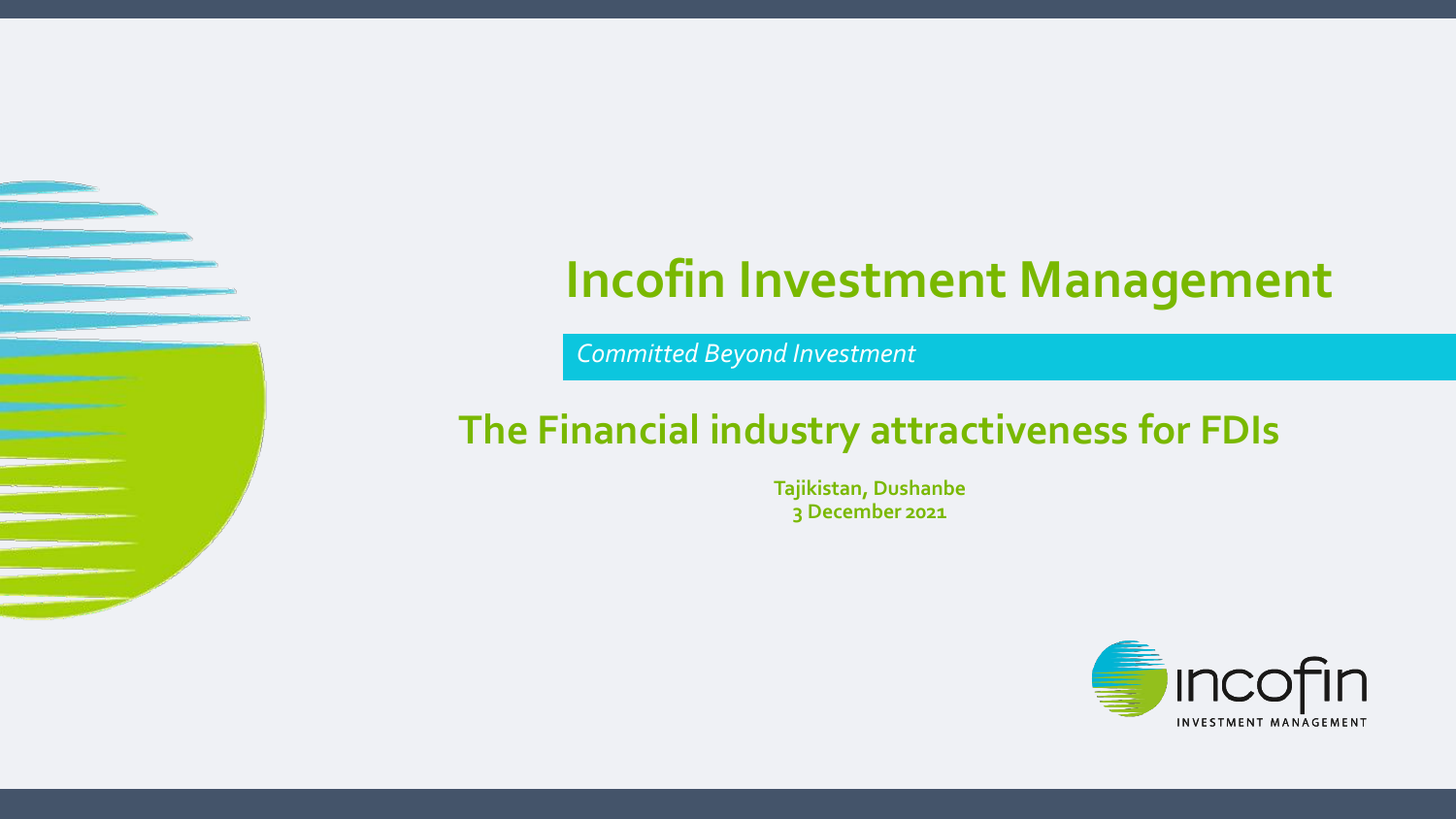## **Introducing Incofin IM**

### *International impact investor with genuine social mission*

- Incofin is **leading international impact investment company** focused on investing in dynamically managed enterprises in emerging countries
- **More than 20 years of experience** with private debt and equity impact investments in emerging markets with **EUR 1 billion committed assets under management**
- Focused on the **financial services** and the **food and agricultural sector**, mostly for rural and agricultural end-clients
- Supported by a **loyal investor base** comprised of leading development funds, banks, insurance companies, pension funds, alternative investment funds, high net worth and retail investors
- Incofin also fundraises and manages operating support interventions (**Technical Assistance**) for our investment companies





### **>EUR 1.1b assets 65 countries**